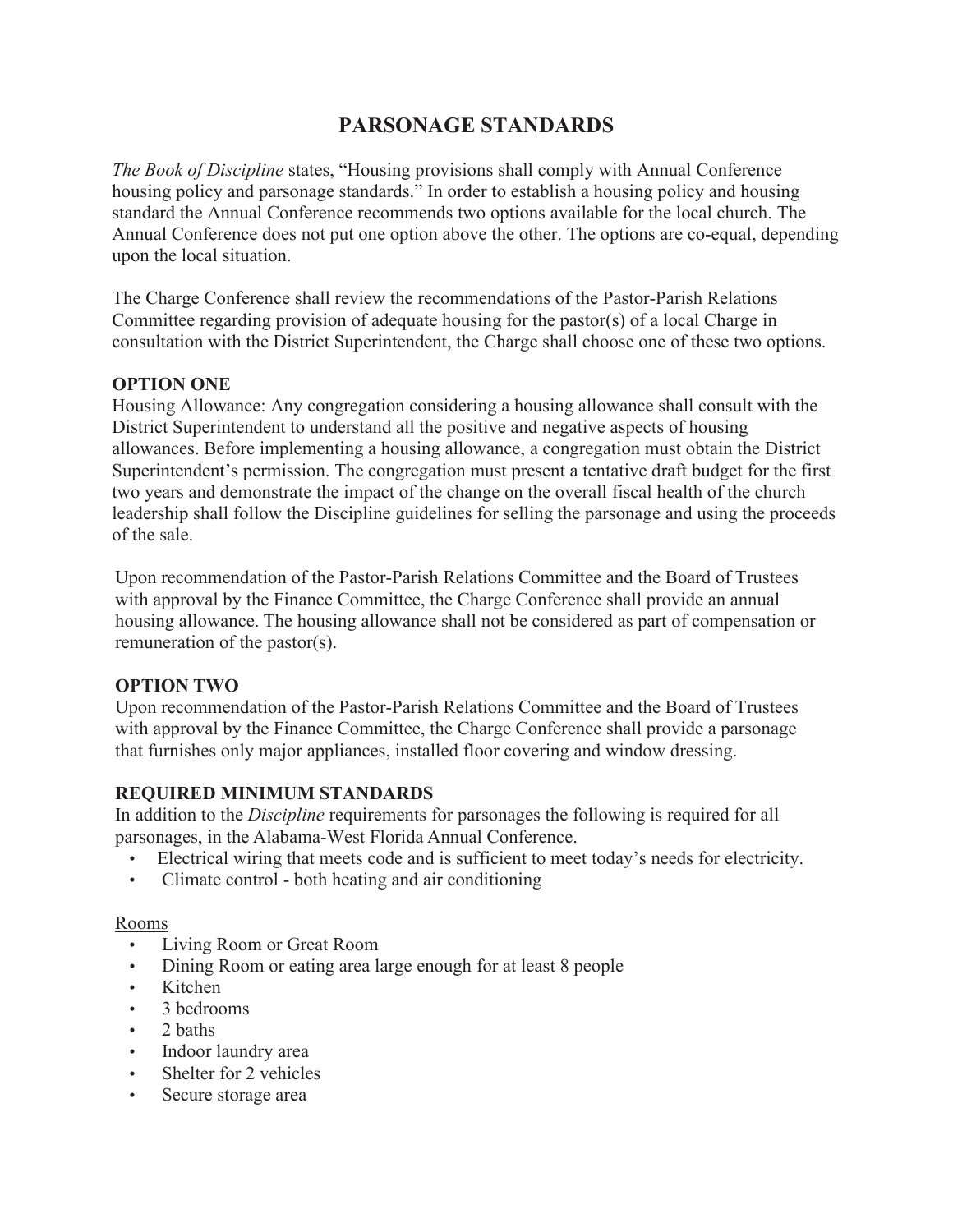### Equipment

Good quality, dependable appliances:

- Stove
- Microwave
- Dishwasher
- Refrigerator with freezer compartment
- Washer and dryer
- Hot water heater of at least 60 gallons
- Wired for basic cable or satellite dish service
- Maintained smoke alarms
- Current fire extinguishers for kitchen and other required areas
- Vacuum, if there are carpets

## If no lawn service and pastor is expected to maintain lawn the following are minimum

requirements

- Gas mower
- Trimmer or weed eater

#### Furnishings

- Quality window coverings in neutral colors that ensure privacy
- Quality floor coverings in neutral colors that are durable and easy to maintain

### Maintenance

- Regular pest control inspection and treatment
- Annual termite inspection and treatment
- Landscaping and maintenance thereof should be representative of the neighborhood
- Regular schedule for painting both on the outside and inside of the house as needed.
- Any needed repairs should be done in a timely manner
- Annual carpet cleaning
- Regular maintenance and cleaning of chimneys if one exists

## **CARE OF THE PROPERTY**

- 1. The pastor and family should care for the parsonage as good stewards for the Lord's property, carefully avoiding undue wear and tear, but at the same time they should "be at home" in the parsonage, knowing that the home and furnishings are to be used with inevitable and expected depreciation.
- 2. The church shall provide an adequate amount of insurance of the building and equipment and for public liability. The minimum amount of insurance carried on the parsonage should be equal to 80% of the replacement value of the building, furnishings, and equipment. *All clergy families are responsible for insuring all of the family's personal items.*
- 3. There shall be a plan identifying repairs, replacements or additions that need to be made to the parsonage. All broken and worn-out equipment should be removed.